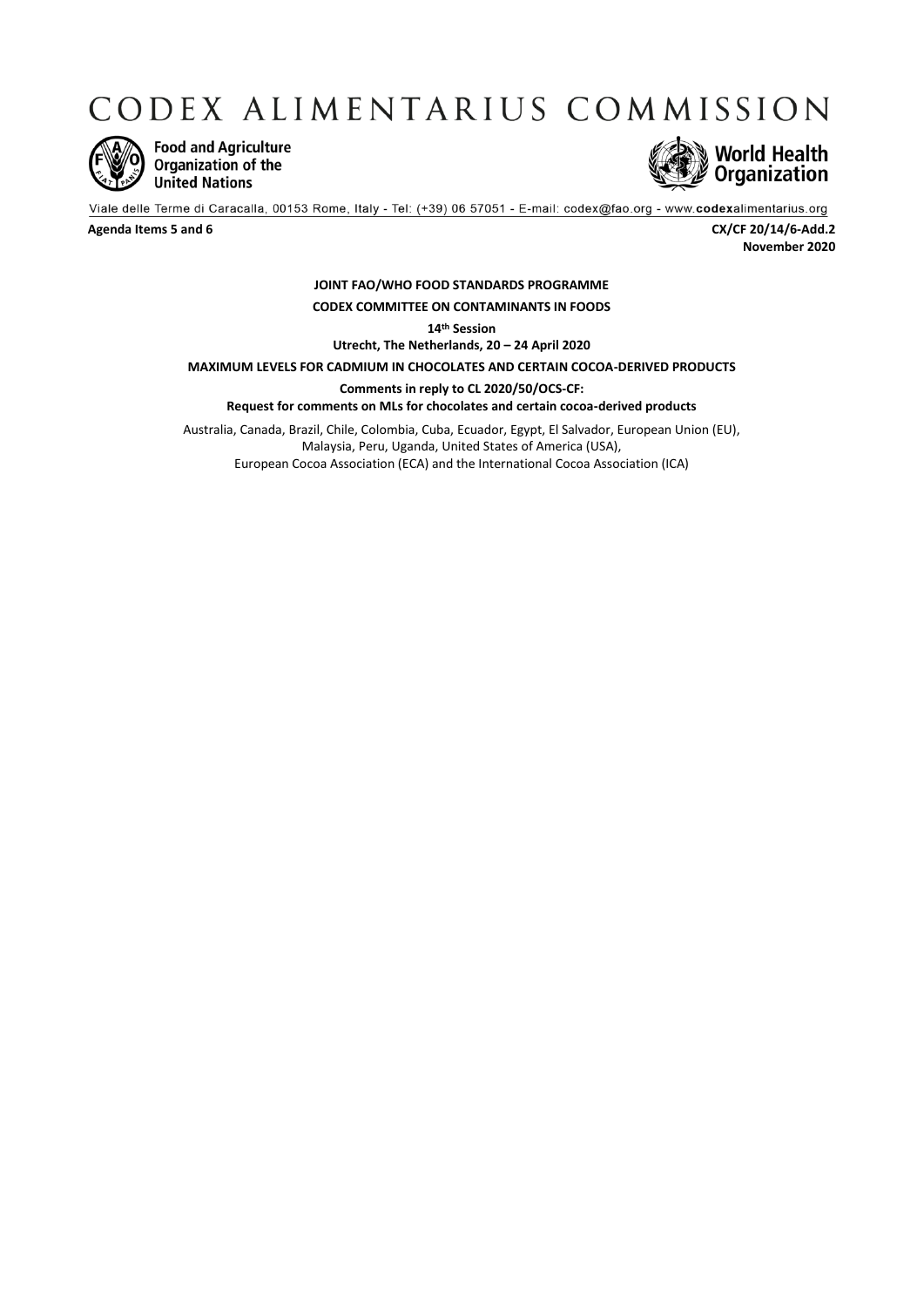## **GENERAL AND SPECIFIC COMMENTS**

| Member /<br><b>Observer</b> | <b>Comments</b>                                                                                                                                                                                                                                                                                                                                                                                                                                                                                                                                                                                                                                                                                   |
|-----------------------------|---------------------------------------------------------------------------------------------------------------------------------------------------------------------------------------------------------------------------------------------------------------------------------------------------------------------------------------------------------------------------------------------------------------------------------------------------------------------------------------------------------------------------------------------------------------------------------------------------------------------------------------------------------------------------------------------------|
| <b>Australia</b>            | Australia is grateful for the opportunity to provide comments on this circular letter, proposing an approach to the consideration of MLs for cadmium for: (i) chocolate<br>containing or declaring <30% total cocoa solids on a dry matter basis; (ii) chocolate containing or declaring ≥30% to <50% total cocoa solids on a dry matter basis; and (iii)<br>cocoa powder with 100% total cocoa solids on a dry matter basis.                                                                                                                                                                                                                                                                     |
|                             | General                                                                                                                                                                                                                                                                                                                                                                                                                                                                                                                                                                                                                                                                                           |
|                             | Australia notes that JECFA77 (2013) concluded that cadmium exposure including for high consumers of cocoa and cocoa products is not a public health and safety concern<br>and these products are not major contributors to total dietary exposure to cadmium. Therefore, Australia maintains the view that proposed MLs should be based on<br>practical achievability i.e. ALARA, for facilitation of trade and not on the basis of public health and safety concerns. The proportionality concept for establishing MLs for<br>different categories of chocolate should be sufficiently flexible to ensure that high rejection rates are avoided and that there are no negative impacts on trade. |
|                             | ML for chocolate containing or declaring <30% total cocoa solids on a dry matter basis                                                                                                                                                                                                                                                                                                                                                                                                                                                                                                                                                                                                            |
|                             | Australia has not previously expressed any reservations and continues to support the ML of 0.3 mg/kg on the basis of the following considerations:                                                                                                                                                                                                                                                                                                                                                                                                                                                                                                                                                |
|                             | CCCF13 agreed on the draft ML. It was established in line with the proportionality concept, with MLs of 0.8 mg/kg and 0.9 mg/kg for chocolates containing or declaring<br>$\bullet$<br>≥50% to <70% and ≥70% total cocoa solids on a dry matter basis, respectively, adopted by CAC41 (2018).                                                                                                                                                                                                                                                                                                                                                                                                     |
|                             | With the exception of Latin America and the Caribbean (LAC), the rejection rate is below the 5% threshold for all regions and on a worldwide basis (3.2%); the higher<br>$\bullet$<br>rejection rate for LAC (12%) is a reasonable global compromise.                                                                                                                                                                                                                                                                                                                                                                                                                                             |
|                             | Whilst there are regions which may achieve lower levels of cadmium in cocoa due to the nature of their soils and production methods, the draft ML will ensure a<br>$\bullet$<br>balance between globally acceptable safe levels whilst still promoting fair trade and helping to prevent competitive advantages.                                                                                                                                                                                                                                                                                                                                                                                  |
|                             | The draft ML corresponds to an estimated cadmium intake of 0.6% of the PTMI (see CX/CF 19/13/6 - Agenda Item 6, CCCF13 (2019)).<br>$\bullet$                                                                                                                                                                                                                                                                                                                                                                                                                                                                                                                                                      |
|                             | The draft ML was adopted at CAC42 (2019) at Step 5, where it was determined that if new additional information provided did not justify a change to the ML, CCCF14<br>$\bullet$<br>would recommend the adoption of the ML of 0.3 mg/kg by CAC at its next session. Upon such recommendation by CCCF14, CAC43 would adopt the ML without further<br>discussion. As previously noted, the Australian industry has indicated it is unlikely to have additional analytical data to help refine the ML.                                                                                                                                                                                                |
|                             | MLs for chocolate containing or declaring ≥30% to <50% total cocoa solids on a dry matter basis and for cocoa powder with 100% total cocoa solids on a dry matter basis                                                                                                                                                                                                                                                                                                                                                                                                                                                                                                                           |
|                             | Australia notes proposed MLs of 0.6-0.7 mg/kg for chocolate containing or declaring ≥30% to <50% total cocoa solids on a dry matter basis, whereby an ML of 0.6 mg/kg<br>would see 12.6% of worldwide samples rejected (15.8% LAC samples rejected); an ML of 0.7 mg/kg would see 6.8% of worldwide samples rejected (8.9% LAC samples<br>rejected). Even with an ML of 0.7 mg/kg, which is at the higher end of the range, the 5% threshold of rejection is exceeded.                                                                                                                                                                                                                            |
|                             | For cocoa powder with 100% total cocoa solids on a dry matter basis, Australia notes proposed MLs of 2.0-3.0 mg/kg, whereby a proposed ML of 2.0 mg/kg would see 5.5%<br>of worldwide samples rejected (17.8% of LAC samples rejected); the proposed ML of 3.0 mg/kg would see 3.65% of worldwide samples rejected (12.2% of LAC samples<br>rejected). The regions of Europe, Africa, Asia and NASWP would have 0% rejections. Australia is of the view that the dataset (n=4245) is adequate for establishing MLs for<br>this category.                                                                                                                                                          |
|                             | Australia has previously advised that for both chocolates with ≥30% to <50% total cocoa solids, and cocoa powder, 100% cocoa solids, we would support MLs at the higher<br>end of the proposed ranges, as these would be valid from a proportionality perspective, as well as still being a reasonable global compromise from the perspective of<br>practical achievability. At the proposed MLs, worldwide exposures have been calculated to be approximately 3% of the PTMI and 2% of the PTMI, respectively<br>(see CX/CF 20/14/6 - Agenda Item 6 (CCCF14, 2020)).                                                                                                                             |
|                             |                                                                                                                                                                                                                                                                                                                                                                                                                                                                                                                                                                                                                                                                                                   |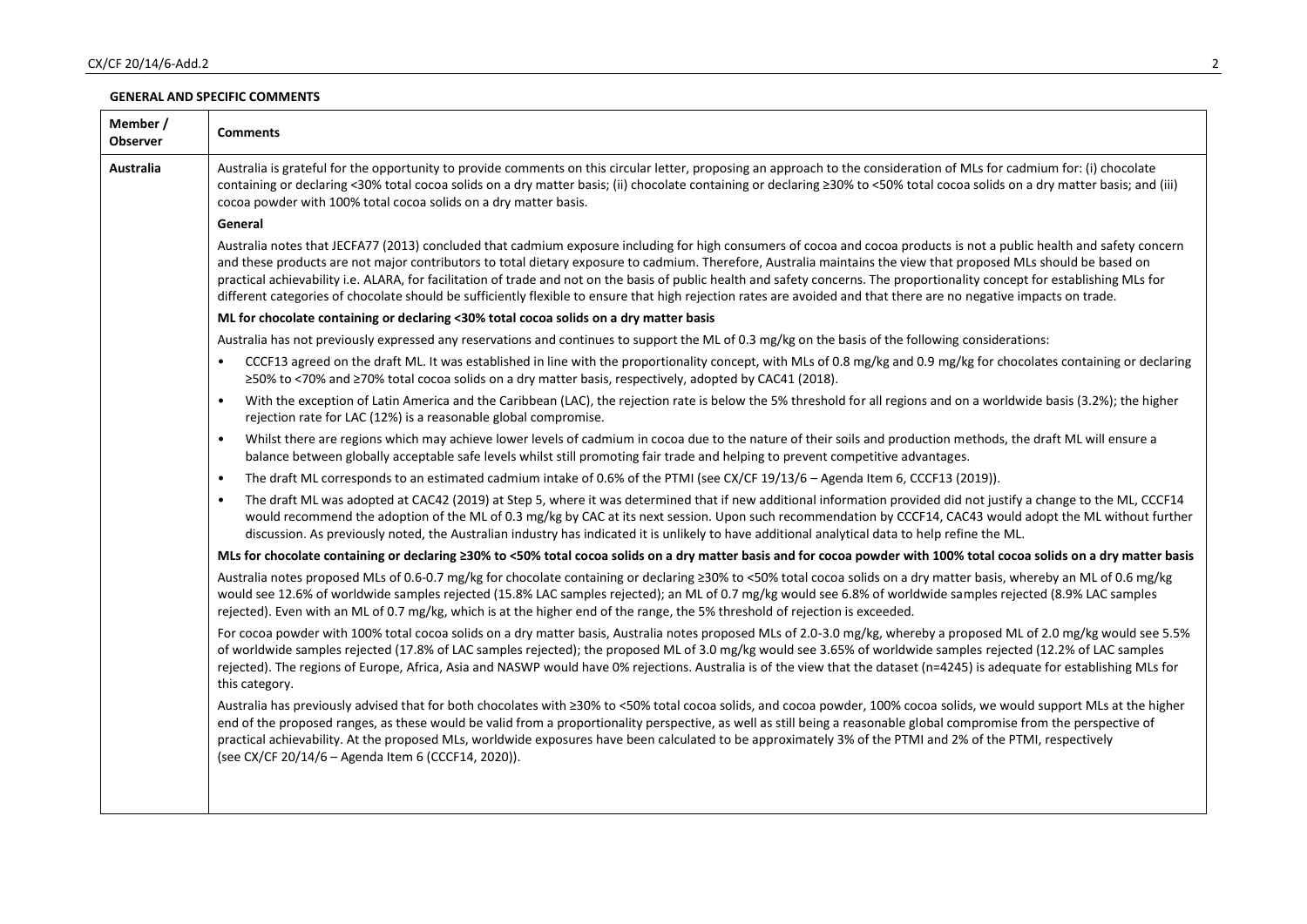|                | Preliminary evaluation undertaken by JECFA                                                                                                                                                                                                                                                                                                                                                                                                                                                                                                                                                                                                                                                                                                                                                             |
|----------------|--------------------------------------------------------------------------------------------------------------------------------------------------------------------------------------------------------------------------------------------------------------------------------------------------------------------------------------------------------------------------------------------------------------------------------------------------------------------------------------------------------------------------------------------------------------------------------------------------------------------------------------------------------------------------------------------------------------------------------------------------------------------------------------------------------|
|                | Australia notes that a preliminary evaluation undertaken by JECFA (CX/CF 20/14/3-Add.1 July 2020 - Agenda Item 3 (CCCF14, 2021)) indicates that new submitted data<br>suggests that the consumption of cocoa products might contribute more to total cadmium exposure than the data available to JECFA77 indicated. In light of the new data,<br>the JECFA Secretariat intends to update the dietary exposure assessment of cadmium from all food sources, available 2021. Australia has reviewed the preliminary analysis<br>and has the following comments:                                                                                                                                                                                                                                          |
| Generally      |                                                                                                                                                                                                                                                                                                                                                                                                                                                                                                                                                                                                                                                                                                                                                                                                        |
| achievability. | Australia is confident in the dataset that has been used to estimate MLs for the various categories of chocolate and cocoa powder. As is the case for any Codex ML, we are<br>supportive of efforts to collect additional occurrence data where that data reflects contemporary agricultural, production and trade practices. Such data may assist in<br>achieving a better estimate of cadmium in products that are currently traded to inform the refinement of MLs based on globally accepted safe levels and practical                                                                                                                                                                                                                                                                             |
|                | It is important to note that in response to a request for a new evaluation by JECFA as one alternative to the establishment of MLs (at CCCF13 (2019)), the JECFA Secretariat<br>advised that they were unaware of sufficient new data regarding the toxicological effects to warrant a new risk assessment for cadmium. The results of such an assessment<br>was unlikely to help CCCF in its decision-making progress any more than the existing JECFA risk assessment had helped CCCF to come to a consensus to date.                                                                                                                                                                                                                                                                                |
|                | In noting the above, Australia questions the overall value of suspending work to await the results of an updated dietary exposure assessment by JECFA for all foods, as it is<br>unlikely to change our current understanding of cocoa and cocoa products' contribution to cadmium exposure through the diet. Specifically, it is reasonable to assume that<br>the consumption of these products remains relatively constant over time and their contribution to overall exposure will remain relatively minor. This is supported by the<br>eWG's calculations using the contemporary dataset also used by JECFA to do its preliminary evaluation that, based on the draft MLs, exposures might be in the range of<br>approximately 3% of the PTMI (see CX/CF 20/14/6 - Agenda Item 6 (CCCF14, 2020)). |
|                | In addition, it has already been established that MLs for cadmium present in cocoa and cocoa products should be based on practical achievability i.e. ALARA, for facilitation<br>of trade and not on the basis of public health and safety concerns. The establishment of MLs are unlikely to serve an important role from a public health perspective and, as<br>such, the outcomes of an updated dietary exposure assessment may be of limited use to the eWG's deliberations.                                                                                                                                                                                                                                                                                                                       |
|                | <b>Other general comments</b>                                                                                                                                                                                                                                                                                                                                                                                                                                                                                                                                                                                                                                                                                                                                                                          |
| time.          | Consideration needs to be given to the age of the data that has been submitted as a result of the recent calls for data, used in the preliminary evaluation. It cannot<br>simply be assumed that because the data has only now been submitted, that it is contemporary and, as such, representative of the current global situation. Further, it<br>is important to bear in mind that, with the finalisation and implementation of a Codex Code of Practice, cadmium concentrations in cocoa are likely to decrease over                                                                                                                                                                                                                                                                               |
| $\bullet$      | Australia notes the JECFA Secretariat's intention to update the dietary exposure assessment for cadmium appears to be a shift from the position taken at CCCF13.<br>Australia is interested to understand how and on what basis this decision was made without the opportunity for CCCF to discuss it more fully, particularly in the context<br>of other higher priority work and available resources.                                                                                                                                                                                                                                                                                                                                                                                                |
| Cocoa powder   |                                                                                                                                                                                                                                                                                                                                                                                                                                                                                                                                                                                                                                                                                                                                                                                                        |
|                | The paper states that a comparative analysis shows that the mean cadmium concentration for cocoa powder has increased (560 µg/kg vs 130 µg/kg). The paper suggests<br>that this might be because the highest observed concentrations in the latest submission were from the Codex regions of LAC, ASIA and NASWP, for which no data were<br>available at the time of the evaluation made by JECFA77. However, it is important to note that the reliability of the cocoa powder data, both in terms of the original dataset<br>and the latest submission, may be influenced by the level of detail that has been provided regarding the proportion of total cocoa solids and the intended use of the cocoa<br>powder (i.e. whether or not the cocoa is 'ready for consumption').                        |
|                | Cocoa beverage                                                                                                                                                                                                                                                                                                                                                                                                                                                                                                                                                                                                                                                                                                                                                                                         |
|                | The mean and P97.5 or P95 concentrations for cocoa beverage appear to have decreased, not increased, calling into question the suggestion that the additional data<br>indicate a higher mean occurrence concentration for cadmium in cocoa products than previously observed by JECFA, and therefore the need for an updated exposure<br>assessment. In addition, Australia questions the relevance of providing data for this category given that MLs for cocoa beverage are not being considered.                                                                                                                                                                                                                                                                                                    |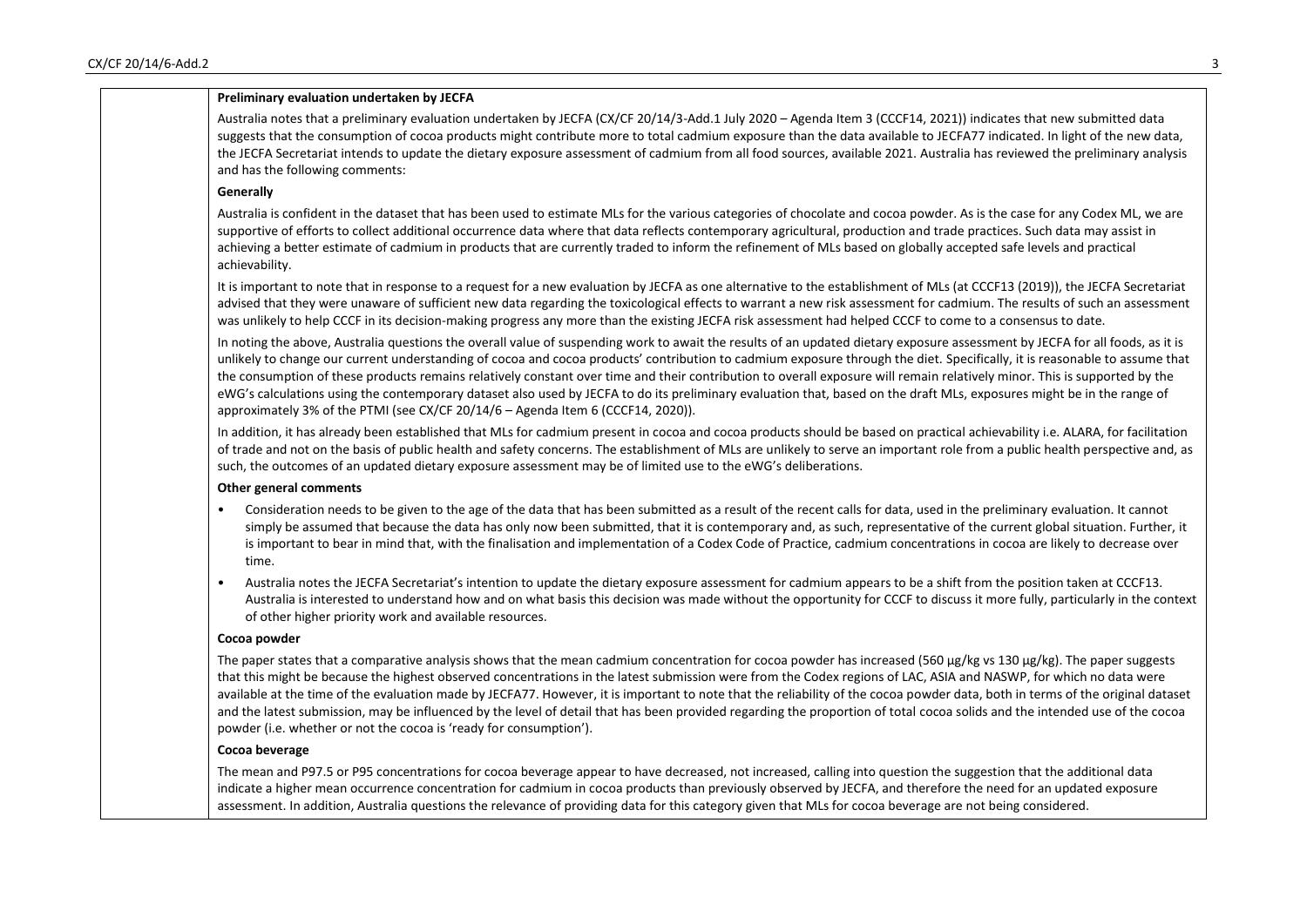|        | Other cocoa products                                                                                                                                                                                                                                                                                                                                                                                                                                                                                                                                                                                                                                                                                                                                                                                                                                                                                                                                                                                                                                                                                                                                                                                     |
|--------|----------------------------------------------------------------------------------------------------------------------------------------------------------------------------------------------------------------------------------------------------------------------------------------------------------------------------------------------------------------------------------------------------------------------------------------------------------------------------------------------------------------------------------------------------------------------------------------------------------------------------------------------------------------------------------------------------------------------------------------------------------------------------------------------------------------------------------------------------------------------------------------------------------------------------------------------------------------------------------------------------------------------------------------------------------------------------------------------------------------------------------------------------------------------------------------------------------|
|        | Australia notes that 2020 data on other cocoa products (including chocolate) has not been provided and, as such, it is not possible to comment on the direction and size of<br>any changes to the mean cadmium content of chocolate (particularly chocolate with <30% total cocoa solids on a dry matter basis) as a result of the submission of new data<br>and the potential impact of any changes on estimated exposures.                                                                                                                                                                                                                                                                                                                                                                                                                                                                                                                                                                                                                                                                                                                                                                             |
|        | <b>Australian position</b>                                                                                                                                                                                                                                                                                                                                                                                                                                                                                                                                                                                                                                                                                                                                                                                                                                                                                                                                                                                                                                                                                                                                                                               |
|        | Overall, Australia considers there are adequate data to advance the development of these MLs and encourages a more practical and agile approach to reaching resolution<br>on these matters, which does not involve delaying a decision based on the generation of additional data or a complete re-evaluation by JECFA - neither of these actions are<br>guaranteed to bring about any greater clarity.                                                                                                                                                                                                                                                                                                                                                                                                                                                                                                                                                                                                                                                                                                                                                                                                  |
|        | Chocolate containing or declaring <30% total cocoa solids on a dry matter basis                                                                                                                                                                                                                                                                                                                                                                                                                                                                                                                                                                                                                                                                                                                                                                                                                                                                                                                                                                                                                                                                                                                          |
|        | Australia proposes that the ML of 0.3 mg/kg be considered at Step 7 at CCCF14, as recommended at CAC42, and that it not await the outcome of the JECFA evaluation on<br>cadmium. This aligns with CCCF13 agreement to advance the ML for adoption at step 5/8 by CAC42, and CAC42's subsequent recommendations.                                                                                                                                                                                                                                                                                                                                                                                                                                                                                                                                                                                                                                                                                                                                                                                                                                                                                          |
|        | Chocolate containing or declaring ≥30% to <50% total cocoa solids on a dry matter basis and cocoa powder with 100% total cocoa solids on a dry matter basis                                                                                                                                                                                                                                                                                                                                                                                                                                                                                                                                                                                                                                                                                                                                                                                                                                                                                                                                                                                                                                              |
|        | Australia does not object to the proposal that the consideration of MLs for the above two categories be suspended awaiting the outcome of the JECFA evaluation. This<br>option is preferable to discontinuing work on these categories of chocolate altogether. However, as detailed above, Australia questions the overall value of suspending this<br>work pending an updated dietary exposure assessment.                                                                                                                                                                                                                                                                                                                                                                                                                                                                                                                                                                                                                                                                                                                                                                                             |
|        | We trust that this information is useful and we wish you all the best in your further consideration of this issue.                                                                                                                                                                                                                                                                                                                                                                                                                                                                                                                                                                                                                                                                                                                                                                                                                                                                                                                                                                                                                                                                                       |
| Canada | Analysis of the data submitted in response to the 2019 call for data on cadmium in chocolate and cocoa powder (CX/CF 20/14/3-Add.1 July 2020)                                                                                                                                                                                                                                                                                                                                                                                                                                                                                                                                                                                                                                                                                                                                                                                                                                                                                                                                                                                                                                                            |
|        | This analysis indicates a wider global distribution of concentrations of cadmium in cocoa powder compared to those employed in the JECFA77 (2013) total dietary exposure<br>assessment for cadmium.                                                                                                                                                                                                                                                                                                                                                                                                                                                                                                                                                                                                                                                                                                                                                                                                                                                                                                                                                                                                      |
|        | Updating the total dietary exposure assessment for cadmium                                                                                                                                                                                                                                                                                                                                                                                                                                                                                                                                                                                                                                                                                                                                                                                                                                                                                                                                                                                                                                                                                                                                               |
|        | Considering the new data submitted in response o the 2019 call for data, the JECFA Secretariat considers it important to update the dietary exposure assessment of<br>cadmium from all food sources. The JECFA Secretariat has issued a call for data for cadmium in all foods (closes December 1, 2020) and has included the updated total<br>dietary exposure assessment for cadmium in the agenda of the 91st meeting of JECFA scheduled for early 2021.                                                                                                                                                                                                                                                                                                                                                                                                                                                                                                                                                                                                                                                                                                                                              |
|        | Canada is of the opinion that the need for an updated dietary exposure assessment for cadmium requires further discussion. JECFA77 demonstrated that chocolate and<br>cocoa powder contribute minimally to dietary cadmium exposure and the provisional tolerable monthly intake (pTMI) for cadmium. Further, the maximum levels (MLs) for<br>cadmium in chocolates and cocoa powder are being established for the purpose of trade harmonization. As it is unlikely that the consumption patterns of chocolate have<br>changed notably since the JECFA77 (2013) assessment, estimates of the relative change in cadmium concentrations could therefore potentially be used to estimate any<br>relative changes in exposure and the contribution of these products to the pTMI of cadmium. Finally, any updated dietary exposure assessment aimed at accurately<br>characterizing exposure to cadmium from chocolate and cocoa products should consider the specific consumption rates of products of different cocoa solid contents by<br>different age groups. Canada questions if the consumption data in the GEMS database would allow for this type of precision in an updated exposure assessment. |
|        | Based on the above, Canada respectfully requests that the 14th meeting of the Codex Committed on Contaminants in Food (CCCF14) (2021) be given an opportunity to:<br>discuss the data submitted in response to the 2019 call for data; make recommendations concerning the timing, terms, and scope of an updated JECFA assessment for<br>cadmium; discuss the impact of the top priorities that were identified for future evaluation by JECFA at CCCF13; and ultimately determine if an updated total dietary<br>exposure assessment for cadmium is required in order to move forward with finalizing (MLs) for the final category of chocolates (≥30% to <50% cocoa solids) and cocoa<br>powder (100% cocoa solids).                                                                                                                                                                                                                                                                                                                                                                                                                                                                                  |
|        | If a total dietary exposure assessment for cadmium in all foods is conducted by JECFA, Canada suggests that the call for data be extended past December 1, 2020 to allow<br>for the most fulsome dataset as possible to be submitted. In light of the global pandemic and the impact it has had on regulatory authorities, allowing more time for data<br>collection, as well as preparing and uploading large datasets to the GEMS database, is recommended. Canada notes that there are also other concurrent calls for data in<br>support of agenda items that are under consideration by CCCF14.                                                                                                                                                                                                                                                                                                                                                                                                                                                                                                                                                                                                     |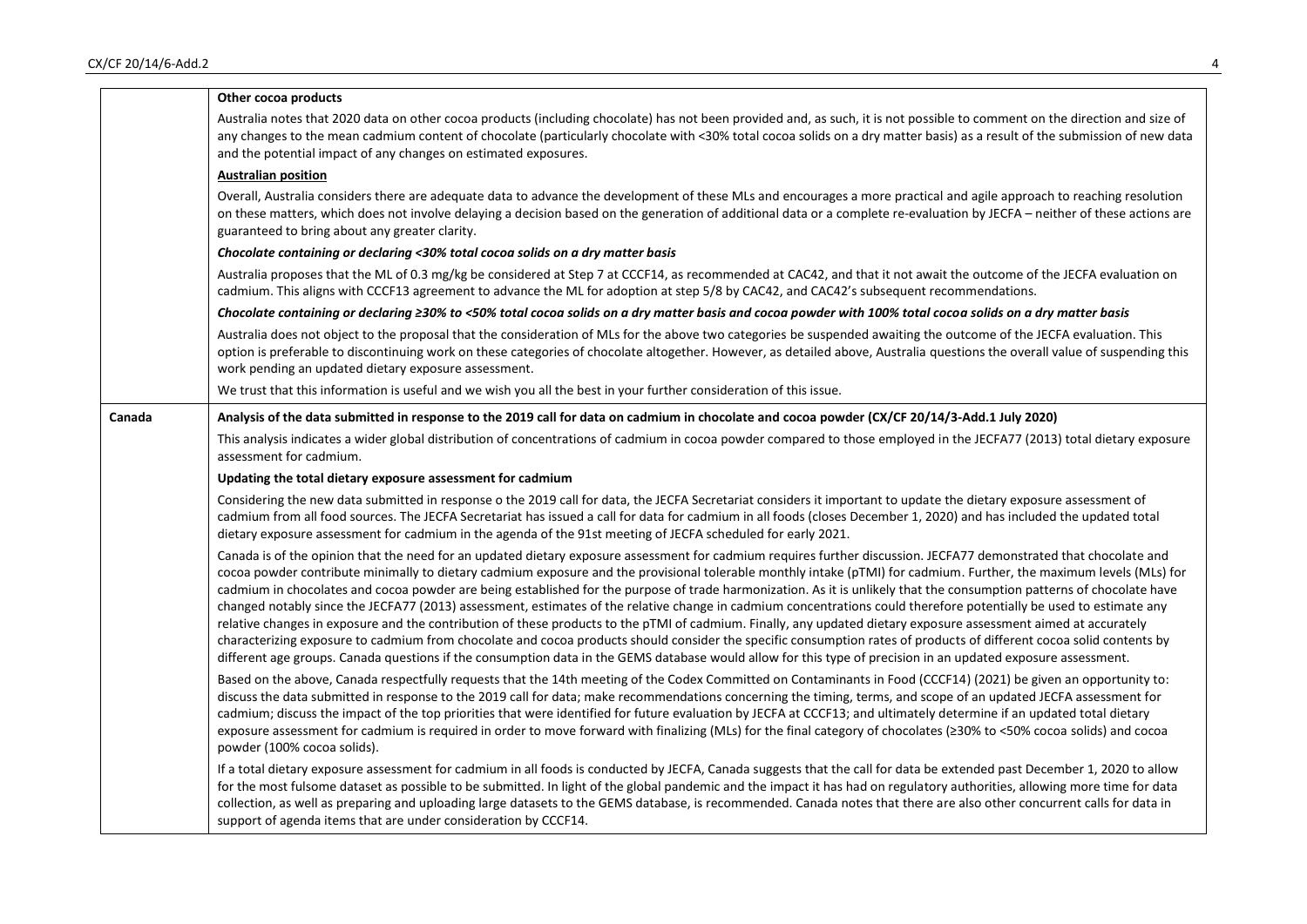|               | Suspending the MLs for chocolates containing or declaring ≥30% to <50% total cocoa solids on a dry matter basis and cocoa powder with 100% total cocoa solids on a dry<br>matter basis at Step 4 awaiting the outcome of the JECFA assessment on cadmium                                                                                                                                                                                                                                                                                                                                                                                                                                                                                                                                                                                                                                                                                                                                                                                                                                                                                                                                                               |
|---------------|------------------------------------------------------------------------------------------------------------------------------------------------------------------------------------------------------------------------------------------------------------------------------------------------------------------------------------------------------------------------------------------------------------------------------------------------------------------------------------------------------------------------------------------------------------------------------------------------------------------------------------------------------------------------------------------------------------------------------------------------------------------------------------------------------------------------------------------------------------------------------------------------------------------------------------------------------------------------------------------------------------------------------------------------------------------------------------------------------------------------------------------------------------------------------------------------------------------------|
|               | As noted above, Canada is of the opinion that CCCF14 (2021) should be given the opportunity to discuss the data submitted in response to the 2019 call for data for<br>cadmium in chocolate and cocoa products and consider if an updated JECFA assessment is required in order to move forward with finalizing the MLs for chocolates<br>containing or declaring ≥30% to <50% cocoa solids and cocoa powder with 100% cocoa solids. Depending on the outcomes of the discussions on these two matters, CCCF14<br>could then decide if work on these two MLs should be suspended or continue.                                                                                                                                                                                                                                                                                                                                                                                                                                                                                                                                                                                                                          |
|               | Retaining the ML of 0.3 mg/kg for chocolates containing or declaring <30% cocoa solids on a dry matter basis at Step 7 awaiting the outcome of the JECFA evaluation on<br>cadmium                                                                                                                                                                                                                                                                                                                                                                                                                                                                                                                                                                                                                                                                                                                                                                                                                                                                                                                                                                                                                                      |
|               | Canada notes that the JECFA Secretariat's summary of the data submitted in response to the 2019 call for data on cadmium in chocolate and cocoa powder (CX/CF 20/14/3<br>Add.1, July 2020) does not present data for chocolates containing <30% cocoa solids. CAC42 advanced this ML for comments and consideration by CCCF14 (2021) at Step 7,<br>on the understanding that unless new additional information is provided justifying a change to the ML, CCCF14 (2021) will recommend the adoption of the ML of 0.3 mg/kg<br>by CAC. In the absence of new information, Canada sees no reason why CCCF14 would not consider recommending this ML for adoption and according to the process laid<br>out by CAC42.                                                                                                                                                                                                                                                                                                                                                                                                                                                                                                      |
|               | Canada agrees with maintaining the concept of proportionality between the MLs for chocolates with different cocoa solid contents. Proportionality is supported by the<br>proposed value of 0.3 mg/kg for chocolates containing or declaring <30% cocoa solids relative to the MLs already established in the General Standard for Contaminants and<br>Toxins in Food and Feed (GSTCFF) for two categories chocolate with higher cocoa solid contents (≥50 to <70% and ≥70%).                                                                                                                                                                                                                                                                                                                                                                                                                                                                                                                                                                                                                                                                                                                                           |
|               | <b>Review of established Codex Standards</b>                                                                                                                                                                                                                                                                                                                                                                                                                                                                                                                                                                                                                                                                                                                                                                                                                                                                                                                                                                                                                                                                                                                                                                           |
|               | Canada notes that determining if a structured approach is needed in order to update existing Codex standards developed by the CCCF is currently the subject of a discussion<br>paper. Canada is chair of this electronic working group and anticipates that a process for such reviews will be proposed by CCCF14 (2021). This process could therefore be<br>applied to future updates of any established MLs for cadmium in chocolate or cocoa products, such as that for chocolates containing or declaring <30% cocoa solids on a dry<br>matter basis if this ML is recommended for adoption.                                                                                                                                                                                                                                                                                                                                                                                                                                                                                                                                                                                                                       |
| <b>Brazil</b> | Brazil considers that it is important to develop ML for these food categories, especially cocoa powder with 100% total cocoa solids on a dry matter basis. Considering the<br>MLs stablished for chocolate with high cocoa content, Brazil is in favor to stablish the following MLs: 0,3 mg/kg for chocolate with less than 30% cocoa solids; 0,5 mg/kg for<br>chocolate containing between 30 and 50% cocoa solids and 1,3mg/kg for cocoa powder (100%).                                                                                                                                                                                                                                                                                                                                                                                                                                                                                                                                                                                                                                                                                                                                                             |
| <b>Chile</b>  | Chile appreciates the opportunity to provide comments on the work in relation to maximum limits for cadmium in certain categories of chocolate and cocoa-derived<br>products.                                                                                                                                                                                                                                                                                                                                                                                                                                                                                                                                                                                                                                                                                                                                                                                                                                                                                                                                                                                                                                          |
|               | Chile has reviewed the recommendations made in this circular letter and its comments are as follows:                                                                                                                                                                                                                                                                                                                                                                                                                                                                                                                                                                                                                                                                                                                                                                                                                                                                                                                                                                                                                                                                                                                   |
|               | Chile supports retaining the maximum level (ML) of 0.3 mg/kg for chocolate containing or declaring <30% total cocoa solids on a dry matter basis at Step 7, and<br>supports the continuation of work on the proposed maximum level for chocolate containing or declaring ≥30% to <50% total cocoa solids on a dry matter basis. The<br>justification for this is the need to ensure consumer protection across the full range of chocolate products available on the market according to cocoa content, taking<br>into account that there are already maximum levels for chocolate containing ≥50% total cocoa solids on a dry matter basis, and that the pending levels maintain the<br>proportionality approach already used for the maximum levels adopted at CAC41-2018 for chocolate with a higher total cocoa solids content. If the new JECFA<br>evaluation ultimately indicates that chocolate can be a major source of cadmium exposure in consumers, the levels would need to be reviewed in due course. To<br>address this potential risk, Chile considers that the best way to protect consumers would be to adopt a maximum level instead of suspending work awaiting the<br>outcome of a new assessment. |
|               | Chile agrees to suspending the consideration of the maximum level for cocoa powder with 100% total cocoa solids on a dry matter basis, pending the outcome of the<br>JECFA evaluation on cadmium. The justification for this is that Chile would support a maximum level close to the maximum levels already established for chocolates<br>adopted at CAC41-2018, while maintaining the proportionality approach. With this in mind, Chile deems it prudent to suspend the work for this particular matrix.                                                                                                                                                                                                                                                                                                                                                                                                                                                                                                                                                                                                                                                                                                            |
| Colombia      | 9.1 ML for chocolate containing or declaring <30% total cocoa solids on a dry matter basis: for consideration at CCCF14 at Step 7                                                                                                                                                                                                                                                                                                                                                                                                                                                                                                                                                                                                                                                                                                                                                                                                                                                                                                                                                                                                                                                                                      |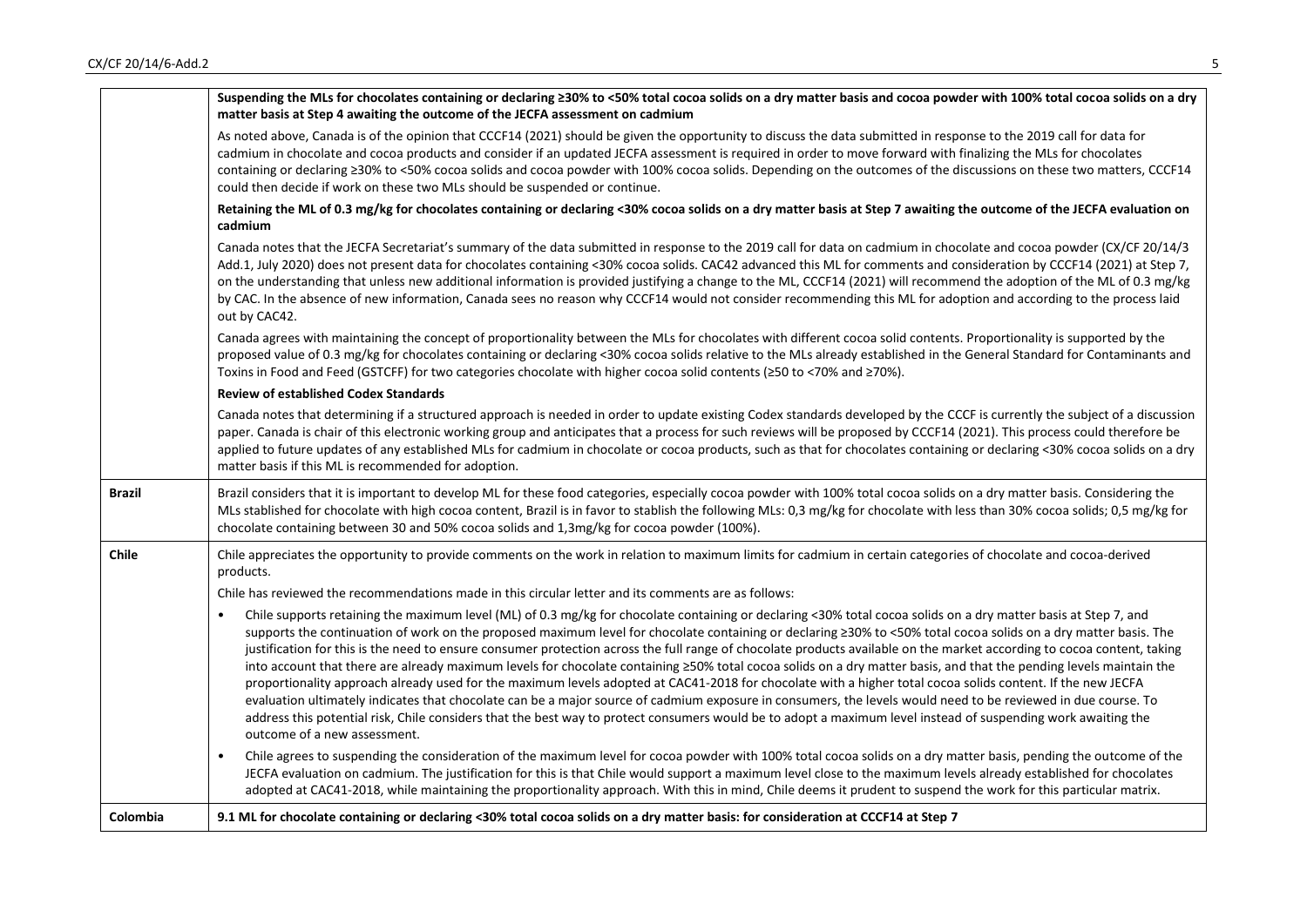## $CX/CF$  20/14/6-Add.2 6

|                    | Advance and adopt the ML of 0.3 mg/kg for chocolate containing or declaring <30 % total cocoa solids on a dry matter basis at Step 7.<br>$\bullet$                                                                                                                                                                                                                                                                                                                                                                                                                                                                                                                                                 |
|--------------------|----------------------------------------------------------------------------------------------------------------------------------------------------------------------------------------------------------------------------------------------------------------------------------------------------------------------------------------------------------------------------------------------------------------------------------------------------------------------------------------------------------------------------------------------------------------------------------------------------------------------------------------------------------------------------------------------------|
|                    | 9.2 ML for the remaining categories of chocolate and cocoa-derived products: for consideration by the Electronic Working Group (EWG) and at CCCF14 at Step 4                                                                                                                                                                                                                                                                                                                                                                                                                                                                                                                                       |
|                    | Continue the review and discussion process in the scenarios proposed by the Codex of the evaluation documents for MLs for chocolate containing or declaring ≥30% to<br><50% total cocoa solids on a dry matter basis and cocoa powder with 100% total cocoa solids on a dry matter basis, and provide new information on cadmium in cocoa<br>for these categories with a view to reviewing the outcome of the JECFA evaluation on cadmium.                                                                                                                                                                                                                                                         |
| Cuba               | Cuba appreciates the opportunity to provide comments and supports the retention of the ML of 0.3 mg/kg for chocolate containing or declaring <30% total cocoa solids on<br>a dry matter basis at Step 7, pending the outcome of the JECFA evaluation on cadmium.                                                                                                                                                                                                                                                                                                                                                                                                                                   |
| <b>Ecuador</b>     | Ecuador thanks the Codex Secretariat for the opportunity to submit its comments on Circular Letter CL 2020/50/OCS-CF.                                                                                                                                                                                                                                                                                                                                                                                                                                                                                                                                                                              |
|                    | Given the statement made by JECFA (REP19/CF, paragraph 48): 'In response to one of the alternative options to the establishment of MLs presented by the EWG, which was<br>to request a new evaluation by JECFA, the JECFA Secretariat clarified that while it stood ready to serve CCCF's need for scientific advice, it was not aware of sufficient new<br>data regarding the toxicological effects to warrant a new risk assessment for cadmium. The results of such an assessment was unlikely to help CCCF in its decision-making<br>progress any more than the existing JECFA risk assessment had helped CCCF to come to a consensus to date', we would like to raise the following concerns: |
|                    | Does JECFA require a mandate from the CCCF Priority Group to initiate a new evaluation?                                                                                                                                                                                                                                                                                                                                                                                                                                                                                                                                                                                                            |
|                    | Does JECFA have the power to initiate a new evaluation on cadmium without a request from the respective committee?<br>$\bullet$                                                                                                                                                                                                                                                                                                                                                                                                                                                                                                                                                                    |
|                    | If JECFA has the power to initiate a new evaluation:                                                                                                                                                                                                                                                                                                                                                                                                                                                                                                                                                                                                                                               |
|                    | When will this evaluation be carried out?<br>$\bullet$                                                                                                                                                                                                                                                                                                                                                                                                                                                                                                                                                                                                                                             |
|                    | When will the report and conclusions of this report be available to the Member States?<br>$\bullet$                                                                                                                                                                                                                                                                                                                                                                                                                                                                                                                                                                                                |
|                    | In accordance with the Procedural Manual and the current mandate granted by the CCCF to the EWG chaired by Ecuador, we believe it is important for work to continue<br>within the Codex Committee on Contaminants in Food (CCCF), whilst work is also carried out in parallel on the Risk Assessment to be performed by JECFA. Our proposed<br>approach is therefore as follows:                                                                                                                                                                                                                                                                                                                   |
|                    | ML for chocolate containing or declaring <30% total cocoa solids on a dry matter basis: for consideration at CCCF14 at Step 7                                                                                                                                                                                                                                                                                                                                                                                                                                                                                                                                                                      |
|                    | Advance and adopt the ML of 0.3 mg/kg proposed for Step 5 (chocolate containing or declaring <30% total cocoa solids on a dry matter basis), as mandated at CAC42.                                                                                                                                                                                                                                                                                                                                                                                                                                                                                                                                 |
|                    | ML for the remaining categories of chocolate and cocoa-derived products: for consideration by the Electronic Working Group (EWG) and at CCCF14 at Step 4                                                                                                                                                                                                                                                                                                                                                                                                                                                                                                                                           |
|                    | As there is no new mandate that changes the one granted by CCCF13 with regard to the current status of work on cocoa-derived products, the work of the EWG should be<br>continued in order to advance the proposed ML for the categories of chocolate and chocolate products, adopting a proportional approach, at CCCF14.                                                                                                                                                                                                                                                                                                                                                                         |
| Egypt              | Egypt would like to thank you for the great work, and express that we cannot support the proposed maximum level (ML), as Egypt adopts stricter ML of 0.10 mg/kg to<br>ensure sufficient level of protection for all consumers, in particular children.                                                                                                                                                                                                                                                                                                                                                                                                                                             |
| <b>El Salvador</b> | The CCCF has undertaken hard work in establishing MLs for cadmium in cocoa-derived products and the decision at CAC42 to maintain the proportionality approach for MLs<br>pending their adoption for the remaining categories of chocolate.                                                                                                                                                                                                                                                                                                                                                                                                                                                        |
|                    | El Salvador does not agree with the comments made in CL 2020/50/OCS-CF and wishes to reiterate, as stated in its response to CL 2020/19/OCS-CF, that:                                                                                                                                                                                                                                                                                                                                                                                                                                                                                                                                              |
|                    | It agrees that the CCCF should submit to the Codex Alimentarius Committee the proposed MLs for this category of chocolate as proposed in CX/CF 20/14/6 for approval by<br>the CAC.                                                                                                                                                                                                                                                                                                                                                                                                                                                                                                                 |
|                    | El Salvador is prepared to offer cocoa and cocoa-derived products with lower cadmium concentrations in accordance with the results of a nationwide study which found<br>that, at national level, cadmium concentrations in cocoa fluctuate below the ML proposed by the EWG.                                                                                                                                                                                                                                                                                                                                                                                                                       |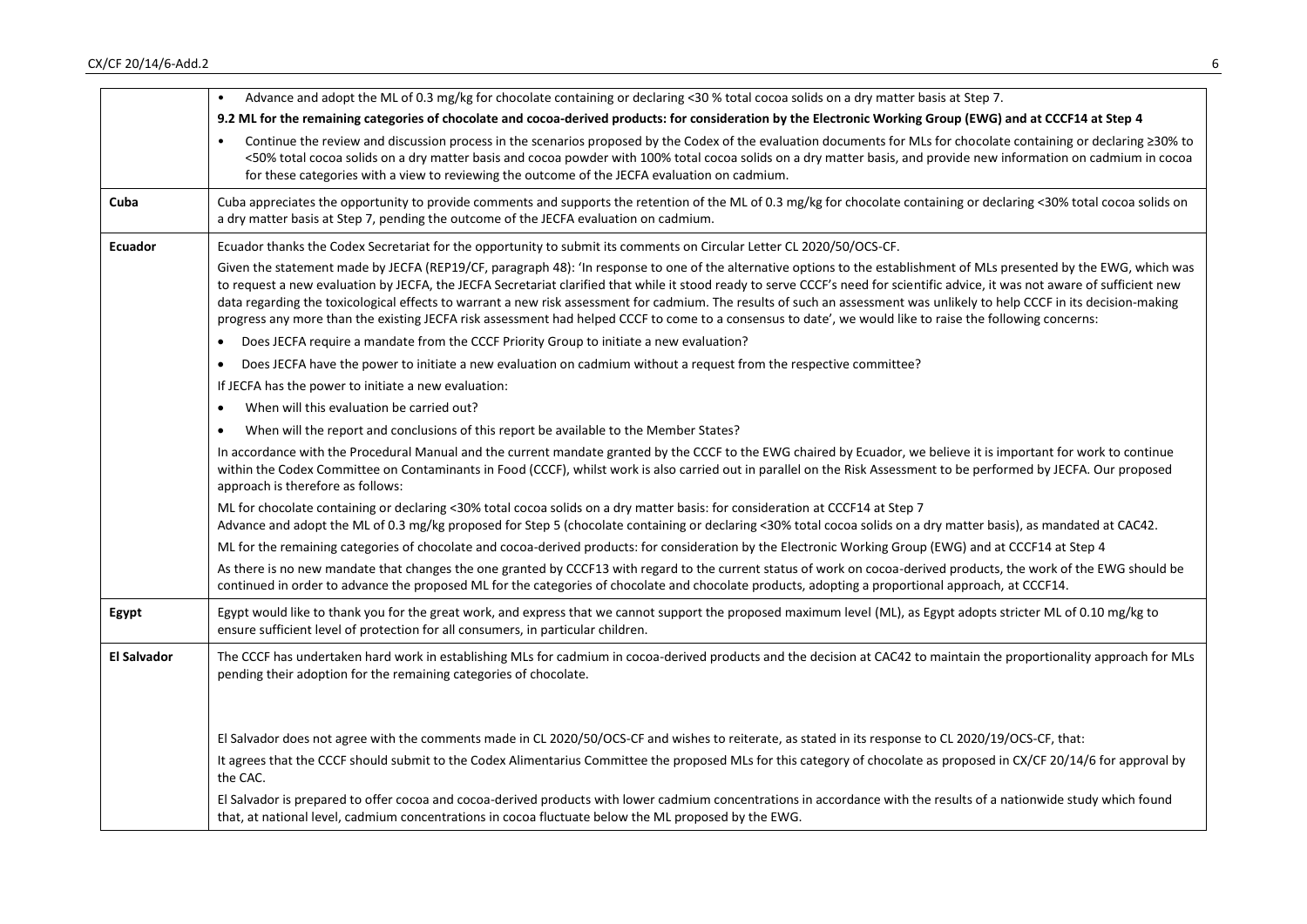|           | Furthermore, with regard to JECFA's call for data on cadmium in all food sources, and specifically chocolate and cocoa products, we propose that each of the ML projects for<br>the various food categories are finalised and that once the outcome of the risk assessment is known, should these MLs need to be changed, action is taken in accordance<br>with the Codex Procedural Manual.                                                                                                                                                                                                                |
|-----------|-------------------------------------------------------------------------------------------------------------------------------------------------------------------------------------------------------------------------------------------------------------------------------------------------------------------------------------------------------------------------------------------------------------------------------------------------------------------------------------------------------------------------------------------------------------------------------------------------------------|
| <b>EU</b> | <b>European Union Competence</b><br>European Union Vote                                                                                                                                                                                                                                                                                                                                                                                                                                                                                                                                                     |
|           | COMMENTS ON THE CONSIDERATIONS OUTLINED IN § 9 OF THE DOCUMENT                                                                                                                                                                                                                                                                                                                                                                                                                                                                                                                                              |
|           | The European Union (EU) can accept the retention of the ML of 0.3 mg/kg for chocolates containing or declaring <30% total cocoa solids on a dry matter basis at Step 7<br>awaiting the outcome of the JECFA evaluation on cadmium. The EU wishes however to remind and to reiterate its current reservation to the adoption of the proposed draft<br>ML of 0.3 mg/kg for cadmium in chocolate containing or declaring <30% total cocoa solids on a dry matter basis, as the EU is of the opinion of the need for a stricter ML to<br>ensure sufficient protection of all consumers, in particular children. |
|           | The EU can agree to suspending the consideration of MLs for chocolates containing or declaring ≥30% to <50% total cocoa solids on a dry matter basis and cocoa powder<br>with 100% total cocoa solids on a dry matter basis awaiting the outcome of the JECFA evaluation on cadmium.                                                                                                                                                                                                                                                                                                                        |
|           | The EU wishes furthermore to highlight the importance of finalising as soon as possible the draft Code of practice for the prevention and reduction of cadmium<br>contamination in cocoa beans, currently under discussion, in order to enable its implementation without any further delay. The implementation of good practices will lead<br>to the reduction of cadmium contamination in cocoa beans and their products and will help achieve levels that ensure a high level of human health protection, in particular<br>of children, a vulnerable group of the population.                            |
| Malaysia  | Awaiting the outcome of the JECFA evaluation on cadmium from all food sources (particularly in chocolates and cocoa products) that will be available in 2021, Malaysia<br>supports to:                                                                                                                                                                                                                                                                                                                                                                                                                      |
|           | retain the ML of 0.3 mg/kg for chocolates containing or declaring <30% total cocoa solids on a dry matter basis at Step 7<br>i.                                                                                                                                                                                                                                                                                                                                                                                                                                                                             |
|           | suspend the consideration of MLs for chocolates containing or declaring ≥30% to <50% total cocoa solids on a dry matter basis and cocoa powder with 100% total cocoa<br>ii.<br>solids on a dry matter basis.                                                                                                                                                                                                                                                                                                                                                                                                |
| Peru      | We would be grateful if the Secretariat could clarify the following queries regarding CL 2020/50/OCS-CF:                                                                                                                                                                                                                                                                                                                                                                                                                                                                                                    |
|           | Does JECFA require a mandate from the CCCF Priority Group to initiate a new evaluation?<br>$\bullet$                                                                                                                                                                                                                                                                                                                                                                                                                                                                                                        |
|           | Does JECFA have the power to initiate a new evaluation on cadmium without a request from the respective committee?<br>$\bullet$                                                                                                                                                                                                                                                                                                                                                                                                                                                                             |
|           | If JECFA has the power to initiate a new evaluation:                                                                                                                                                                                                                                                                                                                                                                                                                                                                                                                                                        |
|           | When will this evaluation be carried out, what will be its scope, and how long will it last?<br>$\bullet$                                                                                                                                                                                                                                                                                                                                                                                                                                                                                                   |
|           | When will the report and conclusions of this report be available to the Member States?<br>$\bullet$                                                                                                                                                                                                                                                                                                                                                                                                                                                                                                         |
|           | Furthermore, Peru responds as follows to the questions posed in CL 2020/50/OCS-CF:                                                                                                                                                                                                                                                                                                                                                                                                                                                                                                                          |
|           | Advance and adopt the ML of 0.3 mg/kg proposed for Step 7 (chocolate containing or declaring <30% total cocoa solids on a dry matter basis), as agreed.<br>$\bullet$                                                                                                                                                                                                                                                                                                                                                                                                                                        |
|           | There is no new mandate that changes the one granted by CCCF13 with regard to the current status of work on cocoa-derived products. We therefore support:                                                                                                                                                                                                                                                                                                                                                                                                                                                   |
|           | The continuation of the work being undertaken by the EWG to advance the proposed ML for the categories of chocolate and chocolate products (chocolate containing<br>or declaring ≥30% to <50% total cocoa solids on a dry matter basis and cocoa powder with 100% total cocoa solids on a dry matter basis), adopting a proportional<br>approach, at CCCF14; see link*.                                                                                                                                                                                                                                     |
|           | (*) link: http://www.fao.org/fao-who-codexalimentarius/sh-<br>proxy/es/?lnk=1&url=https%253A%252F%252Fworkspace.fao.org%252Fsites%252Fcodex%252FMeetings%252FCX-735-<br>13%252FREPORT%252FFinal%252520Report%252FREP19 CFs.pdf                                                                                                                                                                                                                                                                                                                                                                              |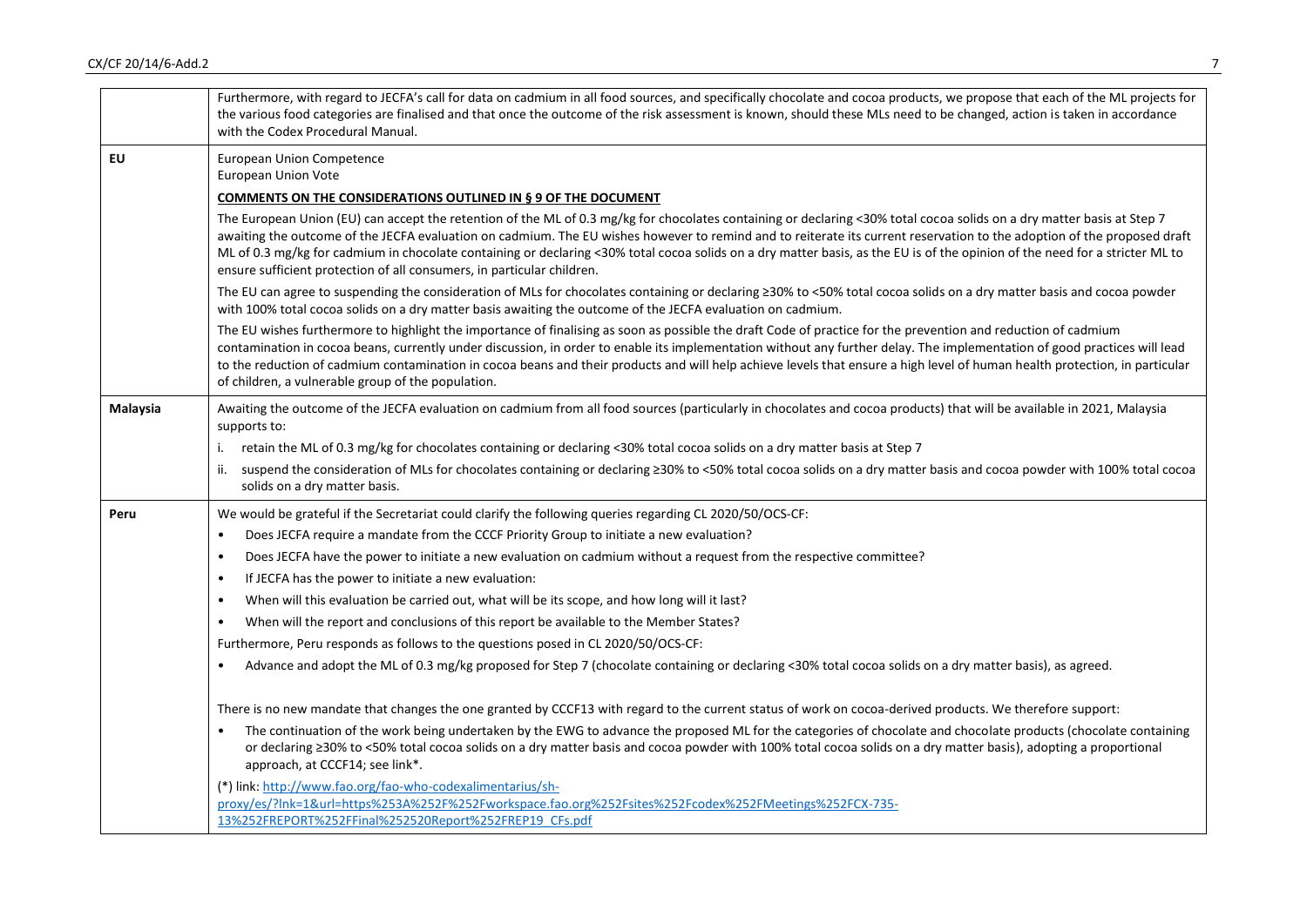| <b>Trinidad and</b><br><b>Tobago</b> | 1: Retaining the ML of 0.3 mg/kg for chocolates containing or declaring <30% total cocoa solids on a dry matter basis at Step 7 while awaiting the outcome of JECFA<br>evaluation on cadmium                                                                                                                                                                                                                                                                                                                                                                                                                                                                                                                                                                   |
|--------------------------------------|----------------------------------------------------------------------------------------------------------------------------------------------------------------------------------------------------------------------------------------------------------------------------------------------------------------------------------------------------------------------------------------------------------------------------------------------------------------------------------------------------------------------------------------------------------------------------------------------------------------------------------------------------------------------------------------------------------------------------------------------------------------|
|                                      | We would like to express our reservation with regards to the present ML or a proposed modified ML being adopted without further discussion, following the report of the<br>JECFA. The rationale for this is that we cannot prejudge the outcome of the new data and the analysis and recommendations of the JECFA.                                                                                                                                                                                                                                                                                                                                                                                                                                             |
|                                      | 2: Suspend the consideration of MLs for chocolates containing or declaring >30% to <50% total cocoa solids on a dry matter basis and cocoa powder with 100% total<br>cocoa solids on a dry matter basis awaiting the outcome of the JECFA evaluation                                                                                                                                                                                                                                                                                                                                                                                                                                                                                                           |
|                                      | Also support the decision at the CCCF13, that if consensus is not reached at CCCF14 for the remaining categories, work should be discontinued until the Code of Practice for<br>the prevention and reduction of cadmium contamination in cocoa beans is finalized and implemented.                                                                                                                                                                                                                                                                                                                                                                                                                                                                             |
|                                      | Also query the rationale behind only setting MLs for chocolates containing or declaring >30% to <50% and not for a category of chocolates containing or declaring >50% to<br>$<$ 100%.                                                                                                                                                                                                                                                                                                                                                                                                                                                                                                                                                                         |
|                                      | Query the rationale for applying the concept of proportionality to determine MLs for categories >30% to <50 and others without considering data on consumption patterns<br>for the various categories by vulnerable groups and age-related cohorts.                                                                                                                                                                                                                                                                                                                                                                                                                                                                                                            |
| Uganda                               | 9.1) Uganda agrees to retain the ML of 0.3 mg/kg for chocolates containing or declaring <30% total cocoa solids on a dry matter basis at Step 7 as awaiting the outcome of<br>the JECFA evaluation on cadmium.                                                                                                                                                                                                                                                                                                                                                                                                                                                                                                                                                 |
|                                      | 9.2) Uganda also supports suspending of the consideration of MLs for chocolates containing or declaring ≥30% to <50% total cocoa solids on a dry matter basis and cocoa<br>powder with 100% total cocoa solids on a dry matter basis as awaiting the outcome of the JECFA evaluation on cadmium.                                                                                                                                                                                                                                                                                                                                                                                                                                                               |
|                                      | Justification: Basing on Uganda's laboratory data on presence of Cd in Cocoa, ML of 0.3 mg/kg is a benchmark for most of the samples obtained from different regions of<br>the country. However, Uganda calls for JECFA's toxicological evaluation on the maximum limit of cadmium contaminant.                                                                                                                                                                                                                                                                                                                                                                                                                                                                |
| <b>USA</b>                           | The United States appreciates the opportunity to provide comments in response to CL 2020/50/OCS-CF, which requests input on (a) how to facilitate consideration of the<br>ML for chocolate containing or declaring <30% total cocoa solids (TCS) on a dry matter basis and (b) how to provide guidance to the EWG on their work on the MLs for<br>chocolates containing or declaring >=30 % to <50% TCS on a dry matter basis and cocoa powder with 100% TCS on a dry matter basis, considering the conclusions of the July<br>2020 FAO/WHO JECFA Secretariat report (CX/CF 20/14/3-Add. 1).                                                                                                                                                                   |
|                                      | The United States does not support the proposal by the Codex Secretariat to retain the ML of 0.3 mg/kg for chocolates containing or declaring <30% TCS on a dry<br>matter basis at Step 7.                                                                                                                                                                                                                                                                                                                                                                                                                                                                                                                                                                     |
|                                      | The United States supports the committee recommending adoption of the draft ML of 0.3 mg/kg at Step 8 at CCCF14 (see U.S. comments in CX/CF 20/14/5<br>$\circ$<br>Add. 1).                                                                                                                                                                                                                                                                                                                                                                                                                                                                                                                                                                                     |
|                                      | CAC42 concluded that "if there is no new additional information to justify a change to the draft ML, CCCF14 (2020) will recommend the adoption of the draft<br>$\circ$<br>ML of 0.3 mg/kg by CAC43."                                                                                                                                                                                                                                                                                                                                                                                                                                                                                                                                                           |
|                                      | No new information has been provided to justify a change to the draft ML of 0.3 mg/kg. The draft ML is based on occurrence data for cadmium in chocolates<br>$\circ$<br>containing <30% TCS, which is distinct from the cocoa powder data that prompted the Secretariat's proposal for a new JECFA cadmium assessment. A new<br>JECFA exposure assessment based on the 97.5th percentile for cocoa powder would not affect the calculated exposure from chocolates containing <30% TCS.                                                                                                                                                                                                                                                                        |
|                                      | The United States does not believe that a JECFA re-evaluation should be held before CCCF14 in order to provide guidance to the EWG. Instead, CCCF should consider<br>JECFA's proposal for a new cadmium assessment at the next CCCF session. The reasons for this approach are as follows:                                                                                                                                                                                                                                                                                                                                                                                                                                                                     |
|                                      | CCCF has not had the opportunity to weigh in on the scope, objectives, or terms of reference of an exposure assessment for all cadmium products or to<br>$\circ$<br>consider the possible work projects that might result from such an assessment. It is unusual for JECFA to plan assessments for CCCF that address CCCF-related<br>work without CCCF input and discussion. Discussion and planning at CCCF14 will ensure that the assessment addresses the needs of the Committee. This is<br>particularly important given the scope of products that might be affected by a broad new exposure assessment. CCCF already has a full agenda, and the need<br>for new work on cadmium MLs should be considered in light of the committee's overall priorities. |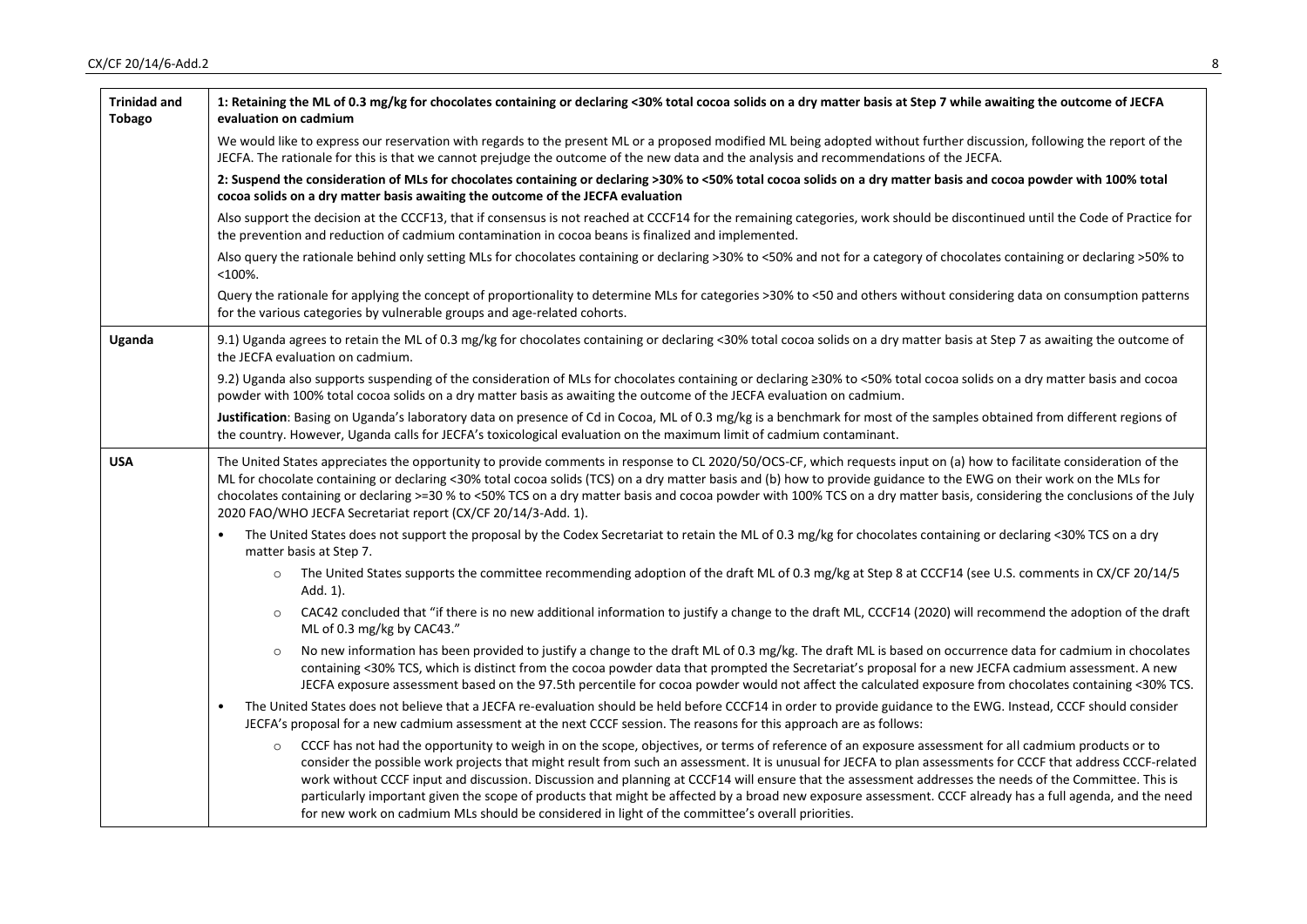|            | If CCCF proceeds with a new cadmium exposure assessment, member countries will need time to plan new sampling assignments and gather new data. JECFA<br>issued a new call for data on August 13, 2020, for cadmium data from all food sources, food consumption patterns, and biomarkers of exposure, with<br>information to be submitted before December 1, 2020. Given the Covid-19 pandemic, our ability to conduct sampling and provide relevant and up to date<br>occurrence data has been greatly reduced, and we may not be able to provide sufficient data by the requested deadline or even through early 2021. Also, it is<br>unclear if international experts would be able to participate in any physical session conducted by JECFA.                                                                                                                                                                                                                                                                                                                                                                                                                                                          |
|------------|------------------------------------------------------------------------------------------------------------------------------------------------------------------------------------------------------------------------------------------------------------------------------------------------------------------------------------------------------------------------------------------------------------------------------------------------------------------------------------------------------------------------------------------------------------------------------------------------------------------------------------------------------------------------------------------------------------------------------------------------------------------------------------------------------------------------------------------------------------------------------------------------------------------------------------------------------------------------------------------------------------------------------------------------------------------------------------------------------------------------------------------------------------------------------------------------------------|
|            | Finally, there is no pressing need for an evaluation of cadmium to address chocolate and cocoa MLs before CCCF14, because CCCF13 and CAC42 have already<br>$\circ$<br>recommended paths of action for resolving ongoing cadmium in chocolate issues. For chocolate containing <30% TCS, CAC42 recommended that "if there is<br>no new additional information to justify a change to the draft ML, CCCF14 (2020) will recommend the adoption of the draft ML of 0.3 mg/kg by CAC43." For<br>chocolate containing >=30% to <50% TCS on a dry matter basis and for cocoa powder with 100% TCS on a dry matter basis, CCCF13 recommended that if<br>consensus could not be reached at CCCF14, work would be discontinued until the "Code of practice for the prevention and reduction of cadmium<br>contamination in cocoa beans" was finalized and implemented.                                                                                                                                                                                                                                                                                                                                               |
|            | In February 2020, in response to CL 2020/19/OCS-CF, the United States commented that we did not object to an ML in the range of 0.6-0.7 mg/kg for chocolates<br>containing >=30% to <50% TCS; that the proposed MLs aligned with the proportionality approach; and that the proposed MLs are based on data from several data calls<br>and represent a global compromise. We also commented that we could agree to an ML of 0.5 mg/kg, based on previous proposals. Further, for cocoa powder<br>containing 100% TCS, we commented that we did not object to the ML of 1.5 mg/kg proposed in 2018 (CCCF12) and 2019 (CCCF13). The United States still supports<br>these positions based on the data reviewed by the EWG. However, if the Committee concurs with the proposed new exposure assessment for cadmium, the United<br>States can agree with suspending work on the MLs for chocolate containing >=30% to <50% TCS on a dry matter basis and cocoa powder with 100% TCS. This aligns<br>with the recommendation by CCCF13 (REP19/CF) that if consensus could not be reached at CCCF14 on these categories, work would be discontinued until the Code of<br>Practice was finalized and implemented. |
|            | In summary, the United States does not concur with the Secretariat proposal to retain the draft ML of 0.3 mg/kg (<30% TCS) at Step 7; further, the U.S. requests that JECFA's<br>proposed cadmium assessment be considered at the next CCCF meeting to discuss its scope, objectives, and terms of reference, and to provide ample time to ensure that<br>the assessment has the requisite data and experts to respond fully to the needs of CCCF.                                                                                                                                                                                                                                                                                                                                                                                                                                                                                                                                                                                                                                                                                                                                                         |
| <b>ECA</b> | The European Cocoa Association (ECA) would like to thank the chairs and members of the electronic Working Group on Maximum Levels for Cadmium in Chocolate and<br>Cocoa Derived Products for their work. We agree with the options suggested in the Circular letter CL2020/50-CF and have no further comments at this stage:                                                                                                                                                                                                                                                                                                                                                                                                                                                                                                                                                                                                                                                                                                                                                                                                                                                                               |
|            | For chocolates containing or declaring <30% total cocoa solids on a dry matter basis: Retain the ML of 0.3 mg/kg awaiting the outcome of the JECFA evaluation on cadmium.<br>For chocolates containing or declaring ≥30% to <50% total cocoa solids on a dry matter basis and cocoa powder with 100% total cocoa solids on a dry matter basis: Suspend<br>the consideration of MLs for both categories awaiting the outcome of the JECFA evaluation on cadmium.                                                                                                                                                                                                                                                                                                                                                                                                                                                                                                                                                                                                                                                                                                                                            |
| <b>ICA</b> | We, the International Confectionery Association, wish to extend our continued thanks for the perseverance of Codex on these important items of the contaminants agenda,<br>particularly in view of the added complexity of the pandemic situation. We thank the Codex Secretariat, JECFA for its support on data collection, and the electronic Working<br>Group chaired by Ecuador co-chaired by Ghana.                                                                                                                                                                                                                                                                                                                                                                                                                                                                                                                                                                                                                                                                                                                                                                                                   |
|            | In April this year, we shared our positions on the cadmium in cocoa items with the Codex Secretariat for the CCCF14 meeting. However, as this meeting could not be held in<br>2020, we appreciate the updated considerations being shared in the circular letter. This includes developments from the JECFA assessment of new data, further outlined in<br>document CX/CF 20/14/3-Add.1, July 2020, as well as a wider call for additional data on cadmium. We welcome this opportunity to comment further on the considerations<br>described in the circular letter.                                                                                                                                                                                                                                                                                                                                                                                                                                                                                                                                                                                                                                      |
|            | As an overarching comment, we fully support the proportional, science-based approach to standard-setting on chemicals in food, following the established Codex principles.<br>Common, achievable standards, based on science, add credibility, are defendable, and explainable to producers, manufacturers, governments, the public, and other<br>stakeholders. We wish to underscore the importance of maintaining a consistent scientific basis and support for global achievability of common standards, protecting                                                                                                                                                                                                                                                                                                                                                                                                                                                                                                                                                                                                                                                                                     |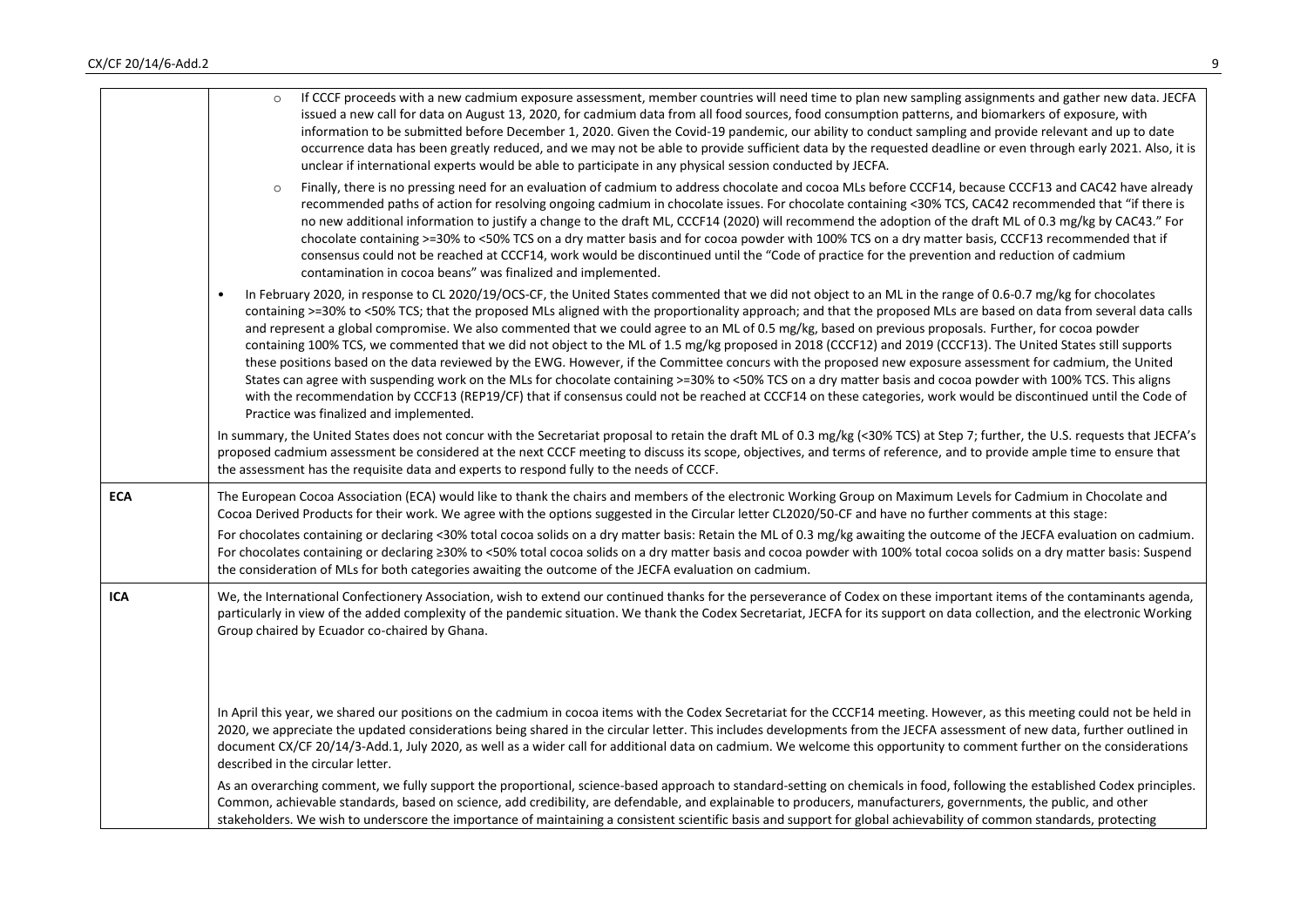| health, and promoting fairness for international trade. We are also sensitive to the increasing importance of sustainability, reducing adverse environmental impact,<br>enhancing food supply and minimizing food waste. Unduly-strict standards that lead to crop rejection without tangible health benefit, that adversely affect food production,<br>food supply, farming communities, and create food waste, are not in the public interest for global sustainability.                                                                                                                                                                                                                                                                                                                                                                                                                                                                                                                                                                                  |  |
|-------------------------------------------------------------------------------------------------------------------------------------------------------------------------------------------------------------------------------------------------------------------------------------------------------------------------------------------------------------------------------------------------------------------------------------------------------------------------------------------------------------------------------------------------------------------------------------------------------------------------------------------------------------------------------------------------------------------------------------------------------------------------------------------------------------------------------------------------------------------------------------------------------------------------------------------------------------------------------------------------------------------------------------------------------------|--|
| We support the principles of proportionality and ALARA, based on the data shared at Codex on this issue. Setting Maximum Levels (MLs) without unnecessary delay makes<br>sense, to establish global standards and avoid the confusion where differences exist in some regions, and which are cause for considerable concern. Holding-off setting MLs,<br>as suggested in the circular letter, will only serve to further complicate the landscape and lead to countries defaulting to standards already set in some regions which are<br>unachievable, not based on global ALARA, and not based on the proportional scientific approach that CCCF has aligned upon. The Code of Practice for reducing cadmium in<br>cocoa, being established under the separate agenda item, will help determine best practices and further scope on mitigation developments, for review of achievable MLs in<br>the future. However, for now, we need to ensure Codex provides a realistic reference point for global standards based on available data and achievability. |  |
| The updated view from JECFA, shared in document CX/CF 20/14/3, submitted July 2020 for CCCF14, concludes that:                                                                                                                                                                                                                                                                                                                                                                                                                                                                                                                                                                                                                                                                                                                                                                                                                                                                                                                                              |  |
| "The new data submitted to the GEMS/Food reflect a wider global distribution of occurrence data of cadmium in cocoa products compared to 2013 when JECFA77<br>evaluated the same products. The additional data seem to indicate a higher mean occurrence concentration for cadmium in cocoa products than previously observed by<br>JECFA."                                                                                                                                                                                                                                                                                                                                                                                                                                                                                                                                                                                                                                                                                                                 |  |
| This is clearly supported in the data shared with CCCF, showing that data globally needs to be fully taken into account when determining what is achievable. Despite JECFA<br>77 in 2013 concluding no health concern from cadmium in cocoa and chocolate products, we pursued setting MLs to take into account global data, in view of unachievable<br>precedents for MLs being set in some regions. Therefore, we already have taken into account the data and justification for MLs for cadmium in cocoa and chocolate<br>products based on global achievability.                                                                                                                                                                                                                                                                                                                                                                                                                                                                                        |  |
| We are concerned that without discussion at CCCF, procedurally this should not have gone forward to JECFA for another risk assessment, and this has created delays. While<br>JECFA continues its assessment on cadmium in cocoa and chocolate products, as well as in other foods, it makes no sense to put the alignment on globally-ALARA MLs on<br>hold, pending an outcome that will likely suggest ALARA MLs are needed. The circular letter, in paras 7 and 9 (see Annex), suggests holding and suspending ML proposals<br>pending the JECFA outcome, but we already have the data on achievability and proportionality. It makes sense to move forward following the correct procedure, with MLs<br>as previously proposed.                                                                                                                                                                                                                                                                                                                          |  |
| We reiterate our positions on achievable MLs, submitted earlier for CCCF14, already anticipating the JECFA update on data. We would appreciate these positions being<br>taken into account, to make progress in setting the anticipated proportional, ALARA-based MLs:                                                                                                                                                                                                                                                                                                                                                                                                                                                                                                                                                                                                                                                                                                                                                                                      |  |
| REGARDING DRAFT MAXIMUM LEVELS FOR CADMIUM IN CHOCOLATES AND COCOA-DERIVED PRODUCTS                                                                                                                                                                                                                                                                                                                                                                                                                                                                                                                                                                                                                                                                                                                                                                                                                                                                                                                                                                         |  |
| CCCF14 - ITEM 5. Draft ML for cadmium for chocolates containing or declaring <30% total cocoa solids on a dry matter basis (at Step 7)                                                                                                                                                                                                                                                                                                                                                                                                                                                                                                                                                                                                                                                                                                                                                                                                                                                                                                                      |  |
| Category <30% cocoa solids on a dry matter basis                                                                                                                                                                                                                                                                                                                                                                                                                                                                                                                                                                                                                                                                                                                                                                                                                                                                                                                                                                                                            |  |
| An outcome from the Codex Committee on Contaminants in Food (CCCF13), April 29 - May 3, 2019, was a proposal put forward for adoption by the Codex Alimentarius<br>Commission (CAC), a global ALARA-based maximum level (ML) of 0.3 mg/kg for cadmium in products with < 30% dried cocoa solids. This ML was proposed by the EWG,<br>chaired by Ecuador and co-chaired by Ghana, and gained support at CCCF13 to go forward for adoption by CAC. The proposed ML allows necessary flexibility for cocoa<br>supply, particularly in geographical regions with volcanic soils that can lead to greater uptake of naturally-occurring cadmium, such as in Latin America. Even at the proposed<br>level of 0.3 mg/kg, the EWG data indicated as much as 12% of cocoa would exceed the level. With 12% rejection rate we could also support levels greater than 0.3 mg/kg for<br>this category.                                                                                                                                                                  |  |
| While it is understandable that regions with less volcanic soils may achieve lower levels of cadmium in cocoa, it is important to maintain a consistent global approach to<br>standards based on scientific risk and achievability in all regions. Codex standards on contaminants should not be a basis for competitive advantage on any given issue,<br>otherwise all countries would likely routinely adopt competitive stances, compromising the collaborative approach for fairness.                                                                                                                                                                                                                                                                                                                                                                                                                                                                                                                                                                   |  |
| At CAC, we were concerned about the extended non-science based discussions, with some delegations proposing to push the level even lower for this category, to create<br>even higher rejections, despite the 0.3 mg/kg level being supported by the EWG data for achievability, the CCCF recommendation, the principles of global Codex standards<br>based on science and global achievability, and exceeding the recommendations from the JECFA scientific risk assessment. In view of information shared over the past year,<br>we could support higher levels for this category to reduce unnecessary rejections, although we can also maintain support for the minimum acceptable, science-based level                                                                                                                                                                                                                                                                                                                                                  |  |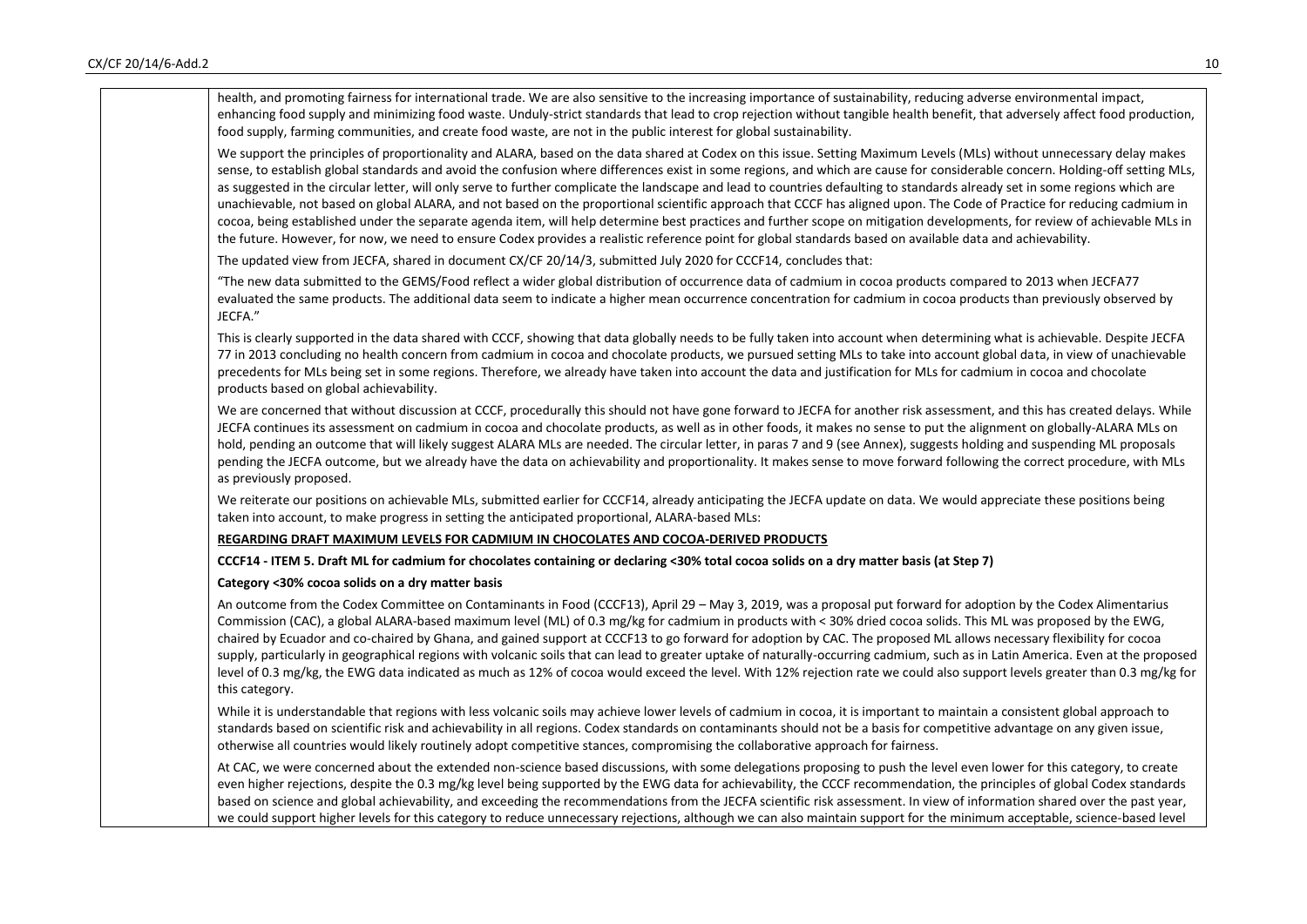| of 0.3mg/kg for this category, based on the intention of the consensus at CCCF13. Further data on the global achievability of the proposed ML of 0.3 mg/kg for products<br>with < 30% dried cocoa solids confirm the challenge in achieving even 0.3 mg/kg. This level cannot be reduced further based on achievability, without scientific merit, and<br>would create high rejections in some regions.                                                                                                                                                                                                                                                                                                                                                                                                                |
|------------------------------------------------------------------------------------------------------------------------------------------------------------------------------------------------------------------------------------------------------------------------------------------------------------------------------------------------------------------------------------------------------------------------------------------------------------------------------------------------------------------------------------------------------------------------------------------------------------------------------------------------------------------------------------------------------------------------------------------------------------------------------------------------------------------------|
| Importantly, our concern is not to compromise global cocoa supply with unduly strict standards, but to follow the principles of proportionality and ALARA. Currently, the<br>CCCF is developing a Code of Practice on cadmium in cocoa to determine longer-term opportunities for practices and scope to further lower uptake. In the meantime, the<br>original proposed ML or slightly higher would meet the Codex principles.                                                                                                                                                                                                                                                                                                                                                                                        |
| CCCF14 - ITEM 6. Proposed draft MLs for cadmium in chocolate and chocolate products containing or declaring ≥30% to <50% total cocoa solids on a dry matter basis;<br>and cocoa powder (100% total cocoa solids on a dry matter basis) ready for consumption (at Step 3)                                                                                                                                                                                                                                                                                                                                                                                                                                                                                                                                               |
| This issue impacts cocoa supply, with science-based challenges in significant producing regions of the world, in particular geological factors that contribute to natural<br>presence of cadmium. Measures need to carefully balance the practicalities and implications, to provide common standards that are globally achievable and will help<br>fairness in international trade.                                                                                                                                                                                                                                                                                                                                                                                                                                   |
| Category 230-<50% cocoa solids on a dry matter basis                                                                                                                                                                                                                                                                                                                                                                                                                                                                                                                                                                                                                                                                                                                                                                   |
| Based on discussions at past CCCF sessions, a proportional approach was determined to be appropriate for setting these MLs, based on percentage of total cocoa solids on a<br>dry matter basis. With the further data shared in the new discussion document, we can support the proposed ML range of 0.6-0.7 mg/kg as being globally reasonably<br>achievable, and meeting the intended proportional approach determined by CCCF. In view of projected rejections, our preference to protect supply and avoid unnecessary<br>crop rejection is 0.7mg/kg.                                                                                                                                                                                                                                                               |
| Category 100% cocoa powder                                                                                                                                                                                                                                                                                                                                                                                                                                                                                                                                                                                                                                                                                                                                                                                             |
| We have a fundamental concern on this category. The reality is that some regions of the world, notably the EU, have already set an unduly-strict ML standard for this<br>category, and other regions are using this as a default in the absence of a Codex standard. We are seeing a ML of 0.6 mg/kg for 100% cocoa powder in some regions. This is<br>disproportionate with the science, and not achievable even for categories from 50% and 70% cocoa solids on a dry weight basis, where respective levels of 0.8 mg/kg and<br>0.9 mg/kg have already been adopted by Codex. The unachievable ML precedent already set in some regions causes a significant problem. In the absence of a Codex<br>standard, this disproportionate ML is likely to be further adopted as a default reference point in other regions. |
| Indeed, this issue is one of the primary reasons that cadmium in cocoa came onto the CCCF agenda, to align common global standards. In 2013, JECFA77 concluded that<br>cadmium in cocoa is not a priority concern for health, and even with the new data on global occurrence the next step would be to determine ALARA levels if exposure is a<br>concern, and this we can already do using the new data collected under CCCF.                                                                                                                                                                                                                                                                                                                                                                                        |
| We believe the establishment of a proportionate ML for 100% cocoa powder is technically appropriate, and would have no significant effect on dietary exposure,<br>particularly as cocoa powder is always used in combination with other ingredients, in low quantities, rarely above 20%, such as cocoa/ chocolate beverages, baking, cookies<br>and biscuits, ice cream, puddings, cake preparations.                                                                                                                                                                                                                                                                                                                                                                                                                 |
| During CCCF13, a possible ML for 100% cocoa powder was briefly discussed, at a level of 1.5 mg/kg, and this looked like a possible reasonably achievable solution for this<br>category, although in view of achievability challenges identified by the data assessed by the EWG over the past year we can support a higher ML. The ML should apply to<br>100% cocoa powder products sold directly to the consumer. There is no health reason in this case to set a ML that is disproportionate to the science.                                                                                                                                                                                                                                                                                                         |
| ANNEX - EXTRACTS FROM CIRCULAR LETTER CL 2020/50/OCS-CF                                                                                                                                                                                                                                                                                                                                                                                                                                                                                                                                                                                                                                                                                                                                                                |
| Para 7. CCCF14 will be considering the ML for chocolates containing or declaring <30% total cocoa solids on a dry matter basis (at Step 7) and the proposals from the EWG<br>for MLs for chocolates and chocolate products containing or declaring ≥30% to <50% total cocoa solids on a dry matter basis; and cocoa powder (100% total cocoa solids on<br>a dry matter basis) using the proportional approach (at Step 4).                                                                                                                                                                                                                                                                                                                                                                                             |
| Para 9. Such considerations may include the following:                                                                                                                                                                                                                                                                                                                                                                                                                                                                                                                                                                                                                                                                                                                                                                 |
| 9.1 ML for chocolates containing or declaring <30% total cocoa solids on a dry matter basis: For consideration at CCCF14 at Step 7 . Retain the ML of 0.3 mg/kg for<br>chocolates containing or declaring <30% total cocoa solids on a dry matter basis at Step 7 awaiting the outcome of the JECFA evaluation on cadmium.                                                                                                                                                                                                                                                                                                                                                                                                                                                                                             |